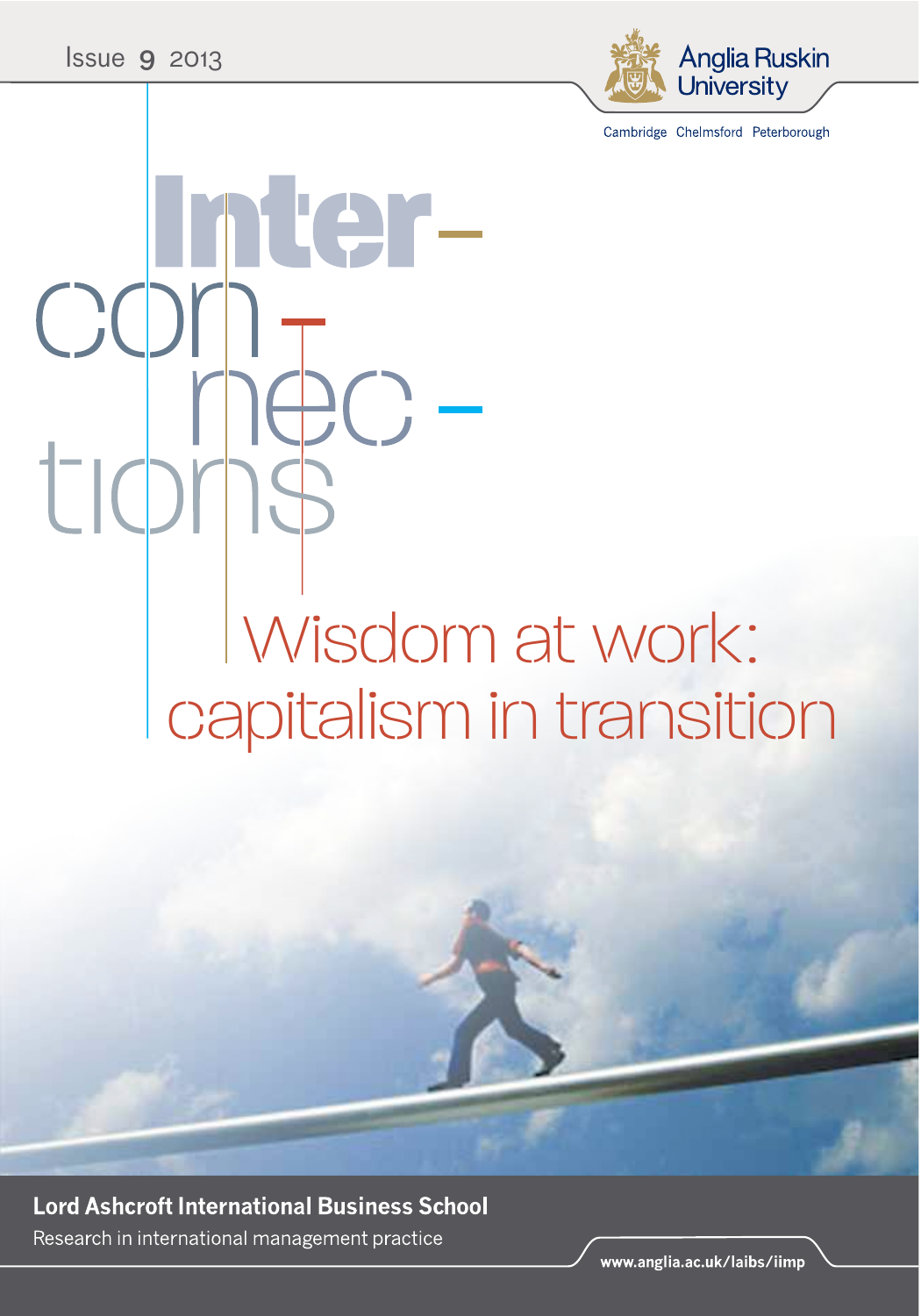

# **Mark Fowler**

Mark Fowler, Chief Executive, rezolvPS ltd, Leader, ServQ ltd, Associate Director, The Education Foundation

# **What is transformational thinking?**

Over the last ten years, rezolvPS has been involved in helping clients across a range of sectors make substantial, enduring changes to their businesses – in their language, 'transforming them'.**<sup>1</sup>** In many cases, the clients have been public sector and some social enterprises (though

**In this article Mark Fowler demonstrates the principles of transformational thinking and how it may be used in creating social enterprises in different contexts. Drawing on his work over a period of ten years, he illustrates the key points through a case study in the public sector.**

the distinction between the two has become blurred).**<sup>2</sup>** One of the key processes that we have developed is 'transformational thinking'. In this article, we offer some observations on transformational thinking in the context of social enterprises.

Broadly speaking, transformational thinking is thinking which aims not just to analyse and understand but actively seeks out possibilities for engendering change. This is illustrated by a recent conversation

between friends. Friend A was deploring the waste of talent, life potential and economic benefit to the country that arose from Britain's rigid class system.**<sup>3</sup>** B replied, from a different way of thinking, 'But life is unfair.' B sought means to justify the present. A was using transformational thinking – a way of thinking that is focused upon change and possibility, seeking potentiality and the scope to be different.

*Transformational thinking includes a collection of attitudes, values, beliefs, processes and skills – a way of thinking that is focused upon change and possibility – seeking potentiality and the scope to be different.*

# **Developingsocial enterprise: theroleof transformational thinking**

**1**.Cf. under 'Impact' below.

- **2**.It is interesting to see how the boundaries between the two sectors have be come permeable, with one crossing to the other .<br>with little difference.
- **3**.According to the Boston Consulting Group, the cost to the British economy (GDP) of the loss of economic potential caused by able children born into poorly educated, low income families who go on to show mediocre achievement stands at £56bn. Financial Times, *Class Split to cost £50bn*, says study in 'Financial Tımes' 15 March 2010.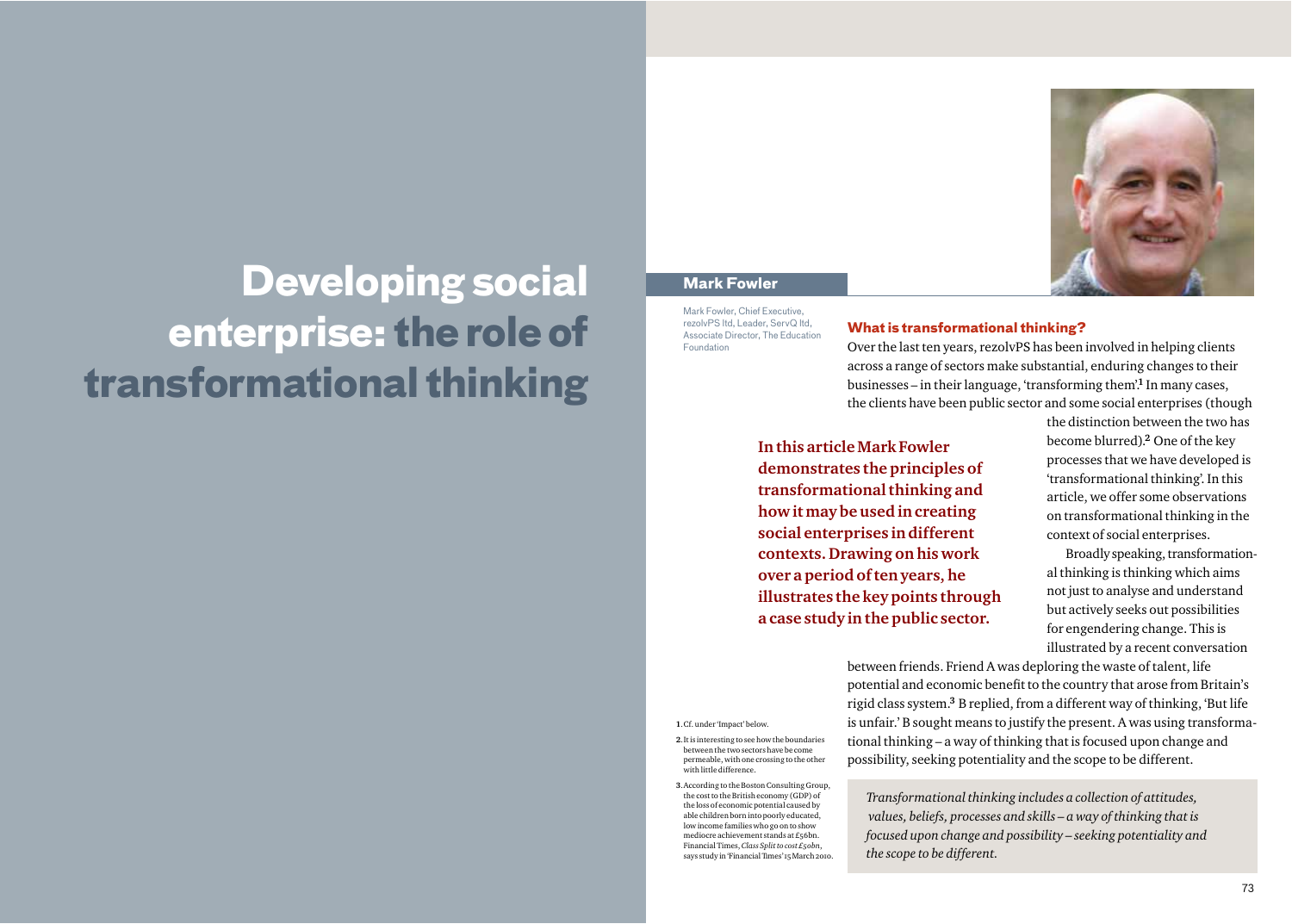

Transformational thinking can be seen as a collection of attitudes, values, beliefs, processes and skills. Attitudes may include openness to change and collaboration, positivity, future focus. Values may include: engagement of all; thinking freely without boundaries. Beliefs may include: we *can* change things; novelty is good. Processes may include: critical examination and evaluation of the present from different points of view; building collaboration and consensus; seeking different views. Skills include: analysis, classification, synthesis, comparison, analogy and metaphor and many of the processes of innovation, whether reflected, intuitive, or 'magpie'.

# **What is a 'social enterprise'?**

Social enterprise is a much-disputed term, open to a range of definitions. The concept has become very fashionable but also very broad in nature; in the UK, for example, the current Prime Minister has vaunted the 'John Lewis' model in which all employees have shares in the business and participate in decision-making. This is not the place to cover this debate.**<sup>4</sup>** For the purposes of this article,**<sup>5</sup>** we shall consider as a social enterprise any business or enterprise that:

- has a driving purpose that is primarily social rather than profit-focused;
- is launched by citizens:
- is not state-funded or controlled;
- is an on-going enterprise, not a one-off event/activity.

**6**.Senge P.M. 1990; Seddon, J. 2008

**4**.The matter was examined in: After the crash: entrepreneurialism in 'The Big Society' in Issue 7

**5**.See, for example, the European Research Network www.emes.net

Where and how can transformational processes be used? Over the ten years in which we have been developing tools and processes for transformational thinking and activity, we have worked with many public sector agencies such as national non-governmental bodies, local authorities, schools and colleges as well as private businesses and social enterprises. Many of these lie in the education, learning, social care and human resource sectors.

We believe certain principles lie behind success in this and apply especially in the borderline between public, social enterprise and private sectors. To demonstrate these principles, we shall focus attention upon one client where the transformation took place in the crossover territory between public sector and private/social enterprise and identify a small number of key principles.

This major UK City Council faced three pressures:

- Need to raise the outcomes of children in the early years and the quality of its early years settings
- Need to reduce budget;
- Need to model its political character, i.e. socially-oriented, collectivist and person-centred approach.

# **The brief**

The explicit brief was to prepare the team for an uncertain future – one in which a new strategy of quality assurance would be implemented – but with substantially fewer personnel. Much scope was left to decide how this would be achieved – and our clients made it clear that the views of the participants would be welcomed. As we clarified the expected outcomes, it emerged that they were keen to foster a range of solutions, especially that of social enterprise.

We tailored a systems thinking approach**<sup>6</sup>** based on both research and experience of working in the field of transformational change. The characteristics of this approach respected the needs of the individuals, the team and the whole organisation and its stakeholders, recognising the intellectual, emotional and cultural dimensions of the journey they would undertake

**Some key principles of transformational change in public/social enterprise**

Some key characteristics of this were:

# • *Safe environment*

Participants needed to know they were protected from risk – that they would be prepared for the journey, protected from danger, but would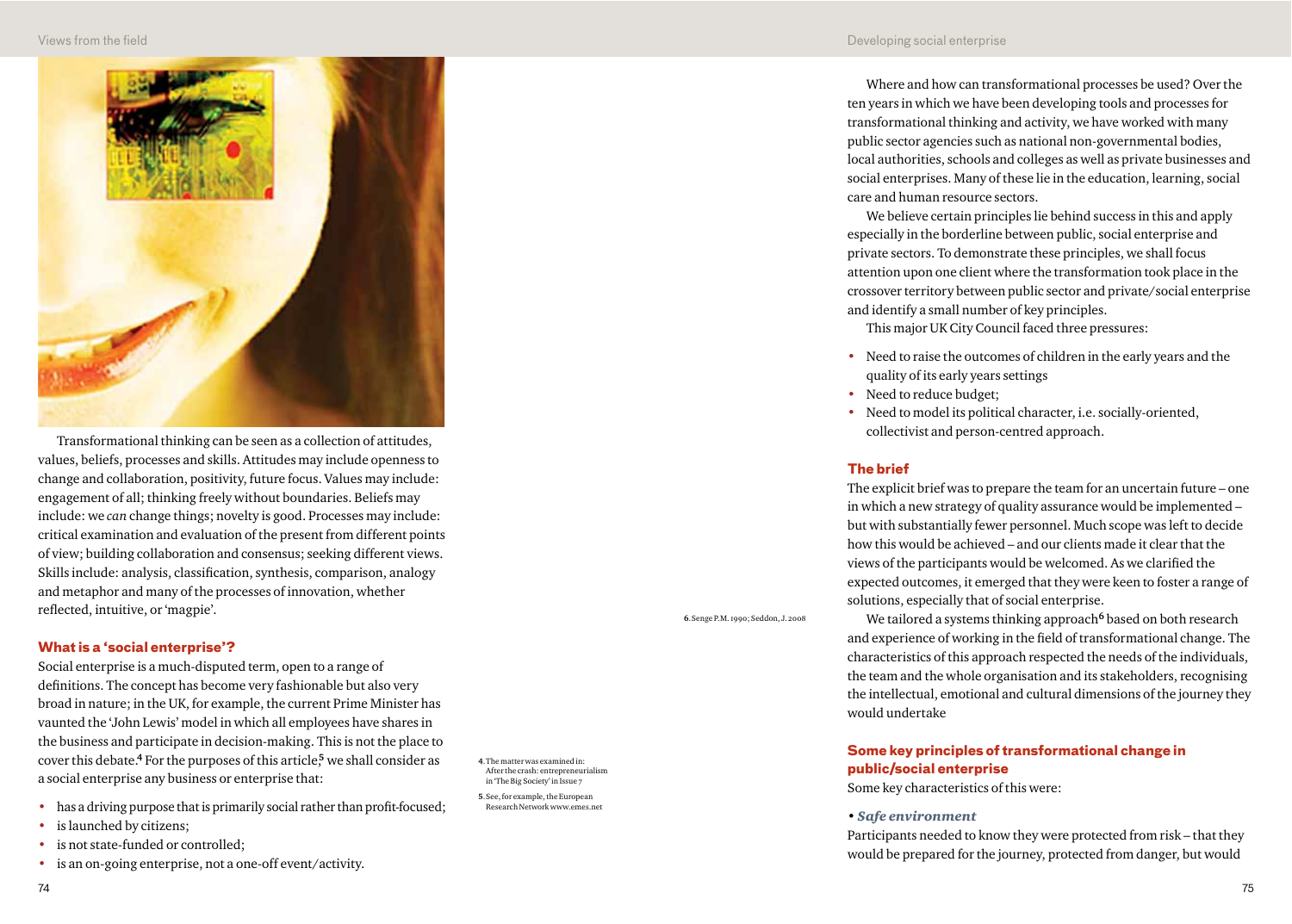make the journey themselves. We warned about the journey and made sure that there was scope for individuals and teams to voice fears and explore the dark moments without threat from managers or the organisation.

# • *Stakeholder focus*

Organisations may lose their focus on key stakeholders. A feature that is common to both public sector and social enterprise employees in caring/learning services is the recognition of the primacy of the end-user; in this case, the child, parents, communities, businesses. We constantly referred back to this, drawing attention to it at all points. Participants were encouraged to gain the views of, and specific feedback from, stakeholders throughout the process. A key distinction in the context of social enterprise is that stakeholders were identified by the participants as those who stood to gain most from the activity of the enterprise, not primarily its clients. Imaginative activities required the participants to think themselves into the role and position of stakeholders when seeking strategic or operational solutions to issues.

# • *Data-rich thinking*

Many executives in caring/learning contexts have infrequent contact with data, especially relating to outcomes for children and their own performance. Some have limited data analysis skills use and are reluctant to use them. Consequently, beliefs emerge which may or may not align with data. Frequent reference to data enabled individuals and teams to expose and reassess their beliefs and establish new judgements. With a different client, this led to a radical redirection of resources.

# • *New concept creation*

Fundamental to the transformational thinking is new concept creation. In creating a set of new concepts (and language), everybody starts from the same point, whatever the rank in the organisation or – more importantly – their social status. For example, whilst 'value' has a meaning for commercial enterprises, the participants had to build an entirely new concept of value. In their case, it involved some startling transformations of thinking: value is entirely perceived by the end-user (not an inspector); value is subjective and emotionally perceived (the same thing does not apply to all nor is it always rational) and it erodes with time**<sup>7</sup>** – sometimes very quickly (not set down in a handbook for years).

**8**.Proxy; we use this term as inspection is based upon inspection criteria established by leaders of the profession. The professionals concerned find themselves far more susceptible to the judgements of the inspection regimes than their end-users. **9**.In the two cases cited here, in excess of 80%

**Key characteristics of the transformational journey**:

Delighting in accountability New concept creation Whole brain activity Self and team actualisation Novelty, learning, creativity

Safe environment Stakeholder focus Data environment

Equitable modeling Action-based learning Analogy and exemplification Distributive leadership

**Facilitation Coaching** 

of participants expressed a dissatisfaction with the inspection framework.

and-ready proxy**<sup>8</sup>** for accountability – the inspection system –which is in many cases resented<sup>9</sup>. A new concept of value emerged – one more closely matched to a social enterprise, based upon the stakeholders' evaluation of the value they create. Intriguingly, this developing concept – and associated value criteria – emerged quite naturally amongst the participants. Participants then undertook team activities that were outcome-focused and provided a short-term context in which to demonstrate and, crucially, *enjoy* their new accountability.

# • *System ecology*

It was important to be sensitive to – and foresee and plan – the connectivities between the team and context in which we worked, and allow for it. Action needed to recognise how the broader system operated; changing it required judgment. For example, we needed to ensure communication well beyond the team; otherwise we ran the risk of 'kick-back' from beyond this. Approaches, such as our transformational 'mandate process', had to be used with judgment, conducting these when the rest of the organisation was able to understand and cope with the unexpected character of its operation.

# • *Whole brain approaches*

A key ingredient is for individuals and teams to move beyond the constraints of their thinking. Crucial to this are the recognition of diversity in mindset and the differing impact of mindsets in different contexts. For example, the mindset of one team typified by creativity

**'***A key ingredient is for individuals and teams to move beyond the constraints of their thinking. Crucial to this are the recognition of diversity in mindset and the differing impact of mindsets in different contexts.***' <sup>7</sup>**. Slywotsky 1996



#### • *Delighting in accountability*

Managerialism in the public sector has been accompanied by a rough-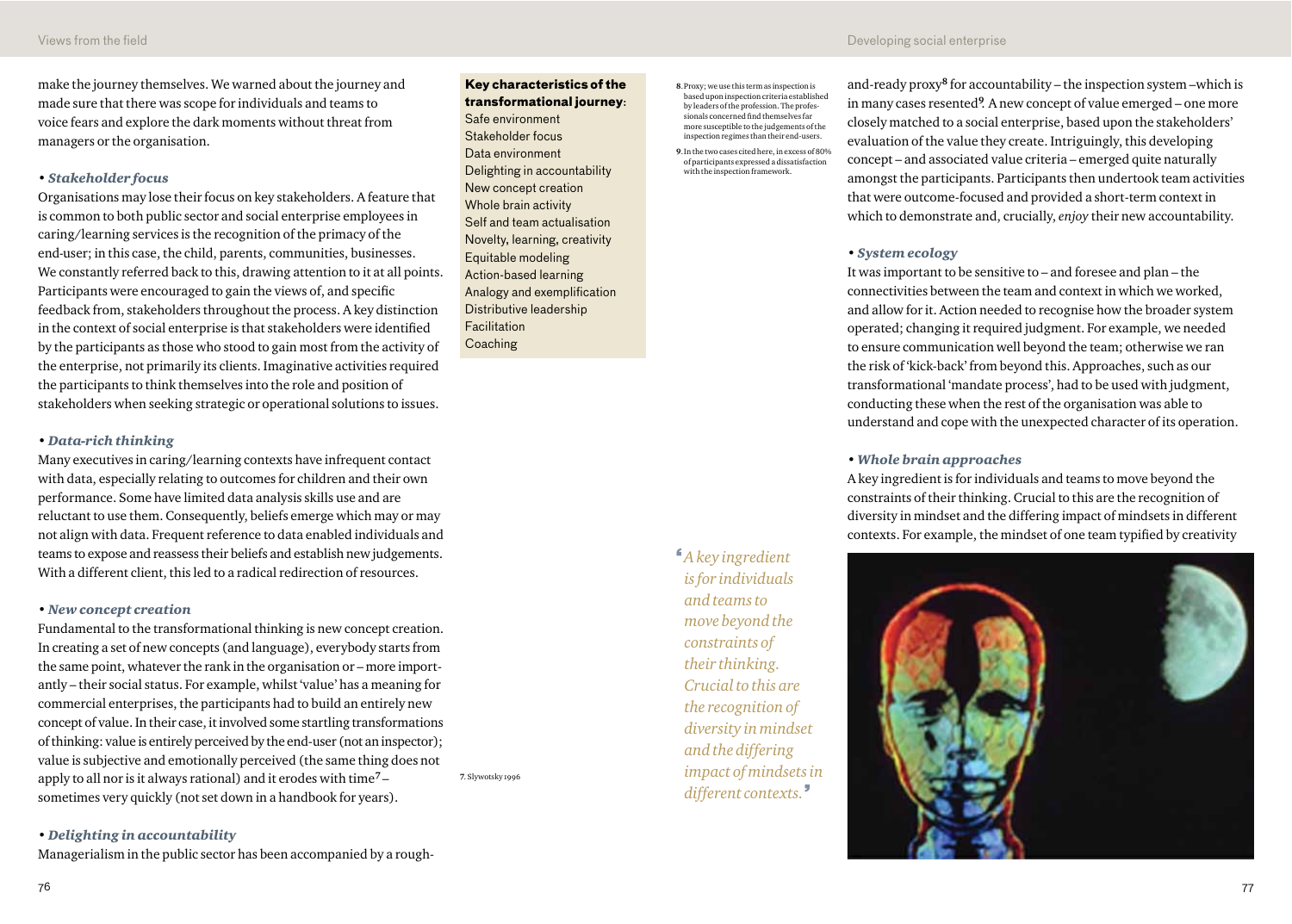and novelty was greatly undervalued by another team whose attention to detail and process was legendary. We used frameworks**<sup>10</sup>** that allowed participants together to identify mindset types and explore the possible impacts, strengths and blind spots – as individuals and teams. This allowed value-laden beliefs about mindsets to be explored and a common vocabulary to emerge by which to challenge and stimulate new thinking.

# • *Self and team actualisation*

The alignment of personal and organisational drive is recognised as a key dimension in job satisfaction.**<sup>11</sup>** Our model of transformational change respects the interconnectedness of the individual, team, organisation and context. At all stages, we bring the three elements to play in the minds of the participants, believing that engagement (personal, team and whole organisation) is of the greatest significance in transformational change.

High levels of emotional engagement may signal to an individual or team alignment with their personal values. This applies particularly during moments of decision-making, e.g. regarding priorities and actions for the mandate process and is explored both in group activities, but primarily in personal coaching. We seek to ensure the highest levels of self-actualisation at all three levels together.**<sup>12</sup>**

We were again startled at the level of creativity and commitment shown, particularly during the mandate activity. Participants worked together in unusual contexts of their own choice, e.g. pub, at individuals' homes, at very unusual hours, e.g. early morning, late in the evening, in order to achieve what had become for them a matter of great personal and team significance – unconsciously modelling social enterprise.

## • *Managed novelty, learning, creativity*

Transformational thinking of necessity involves novelty, learning and creativity. Reflecting whole brain approaches (see above) we used a range of activities, some of which encourage a delight in novelty, learning and creativity. These activities can lead to very divergent thinking and foster a wide range of solutions. They also trigger a positive emotional response for the inventor of the solution. This emotional engagement can be very significant for the individual or team. However, this must be managed so that appropriate actions and outcomes are agreed and achieved; this requires that a stage be agreed in advance where the results of transformational thinking are then scrutinised and sifted – managed for the sake of business outcomes.

**10**. E.g. HBDI (Herrmann 1996); Rationalities(Glennester 1980)

# • *Equitable modelling; distributive leadership*

Social status influences intercourse and, therefore, affects thinking across a group.**<sup>13</sup>** For this reason, we created contexts in which organisational structures were minimised; we modelled an equitable social community. Key priorities were identified and turned into learning projects. Intrinsic to this approach was the need for the whole team to identify together the priorities and areas of focus, define and agree together the outcome and brief of each action but leave the action to be taken undefined. This was for each action group to define, so encouraging initiative, transformational thinking and accountability to each other.

When the groups moved to action, they self-selected, using three criteria:

- 1. personal commitment to the action;
- 2. a cross-section of mindsets**<sup>14</sup>**;
- 3. a cross-section of professional backgrounds.

In particular, this meant that organisational status had no currency; as with SAS – rank counted for little; the contribution to rapid, highimpact outcome was all. Additionally, the pattern of leadership that emerged – certainly at the early stages – was typically 'distributive',**<sup>15</sup>** supporting the widest possible levels of engagement across the teams – typical of social enterprise.



**11**. Pink (2011)

**12**. Maslow (1943)

Individual

**First model of transformational change**

Team

Organisation/System

**13**. E.g. Kogler (1999)

**14**. By the time the groups moved to action, participants used the mindset frameworks confidently, sharing their own and others' analyses as a means to ensure balance across the team.

**15**. Elmore (2003)